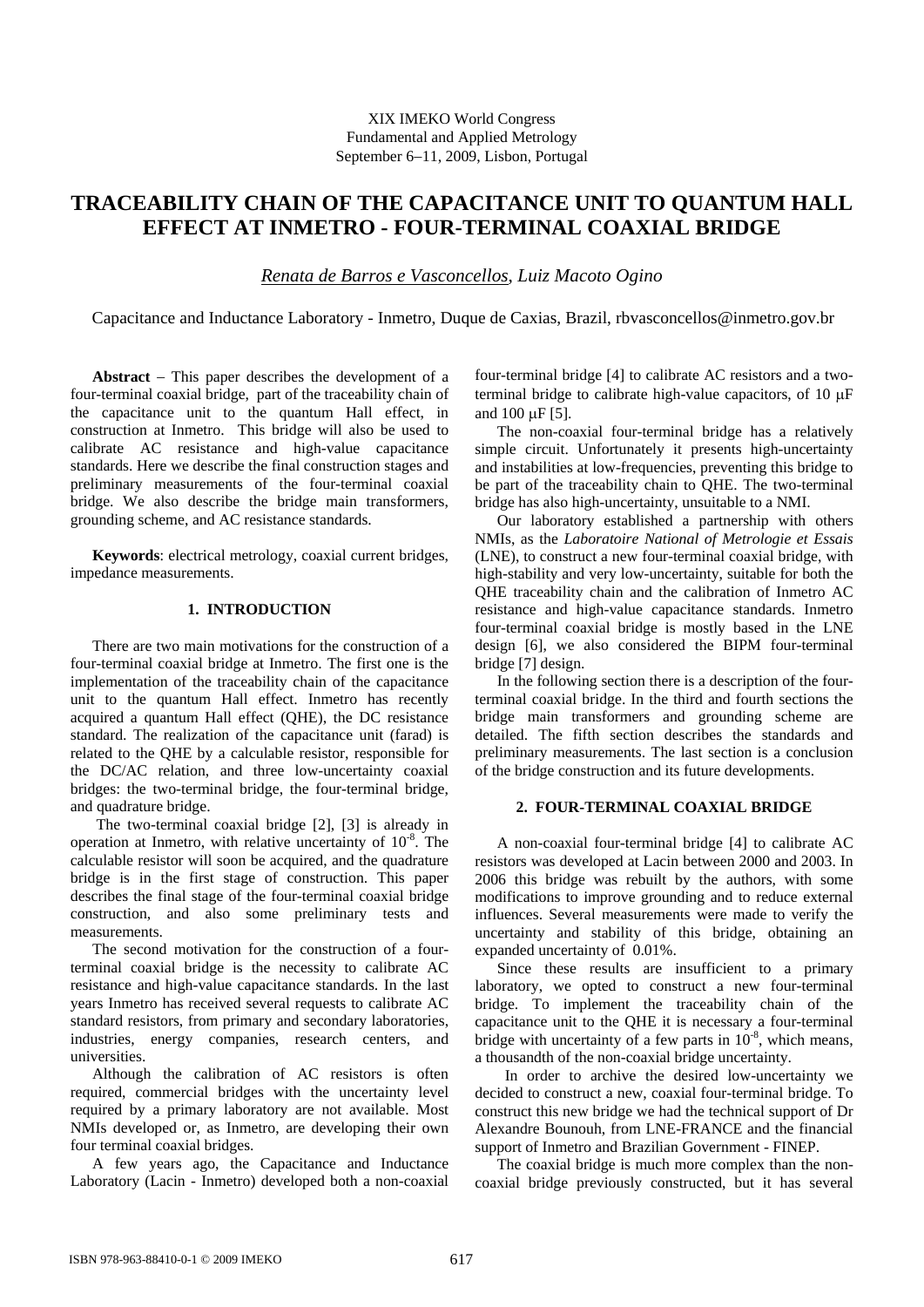

Fig. 1. Four-terminal coaxial bridge.

advantages, as high-stability, very low uncertainty and isolation for external noise sources. In the coaxial bridge several factors that were approximated or ignored in the non-coaxial bridge are compensated [6], allowing to reduce the expected uncertainty to some parts in  $10^{-8}$ .

A simplified schematic circuit of the coaxial fourterminal bridge is shown in Fig. 1. In the coaxial bridge the voltage source, a pure sinewave oscillator, is connected through a source transformer. This transformer supplies the main and auxiliary balances with different amplitude, inphase voltages. This transformer also isolates the bridge from the laboratory power supply, avoiding interference, especially at low-frequencies measurements.

The main balance of this bridge has a two stage inductive voltage divider (IVD), with very high-impedance, that isolates the resistors Rs and Rx from the two standard seven-decade inductive dividers (phase and quadrature balances). The IVD also allows the comparison between two resistors with different nominal values.

The injection in the main balance is a passive circuit, with high-stability resistor and capacitor. We decided to use a passive circuit for practical reasons, since at Inmetro's two-terminal coaxial bridge [2],[3], the injection circuit is also passive, with good results. The injection resistor  $R_{\text{ini}}$  is a high-stability metal foil resistor with low temperature and frequency dependences. The injection capacitor  $C_{\text{ini}}$  is air standard capacitor, that also presents high-stability and lowfrequency dependence.

The output signal of the main balance is pre-amplified with a low-noise pre-amplifier and than directed to a DSP lock-in amplifier, operating as a null detector.

Besides the main balance, the four-terminal bridge has three auxiliary balances. The Kelvin arm is necessary to compensate the impedance of the cable connecting the resistors Rs and Rx. This arm also has two standard sevendecade inductive dividers associated with high-stability fixed resistor and capacitor.

 The Thompson arm assure that there is no current in the voltage terminals VH, eliminating errors due to cables impedance, significant for low-resistance and highcapacitance standards. There are two separate arms, at Rs and Rx high-voltage terminals; each arm has a decade resistor, a decade capacitor and a 1:100 transformer to amplifier the Thompson balance signal before directing it to a null detector.

The third auxiliary balance, Wagner arm, is necessary to compensate parasite capacitances, assuring that the whole bridge is at the same potential, the virtual zero. The balance in the Wagner arm is archived by a decade resistor and a decade capacitor. The assembled bridge is shown in Fig.2.

Several factors can influence in four-terminal bridge stability and uncertainty. Some of them are the IVD calibration, the injection circuit, the standards stability, and grounding. Due to the construction of Inmetro four-terminal coaxial bridge, we expect a uncertainty inferior to a few parts in  $10^{-7}$ .



Fig. 2. Four-terminal coaxial bridge.

## **3. TRANSFORMERS**

 The four-terminal coaxial bridge has two main transformers, the source transformer and the IVD autotransformer. There are also two detection transformers and an injection transformer in the auxiliary arms. All transformers and chokes were built with toroidal cores of supermalloy, a high-magnetic permeability material, to reduce losses. In first two subsections the construction of the source transformer and the IVD will be described in more detail. The third section describes the calibration of the IVD.

#### *3.1. Source Transformer*

 The source transformer has 1:2 gain between primary and secondary. This transformer has several outputs and supplies the input voltage for both the main balance and the auxiliary balances of the bridge. This transformer also isolates the bridge from the power line.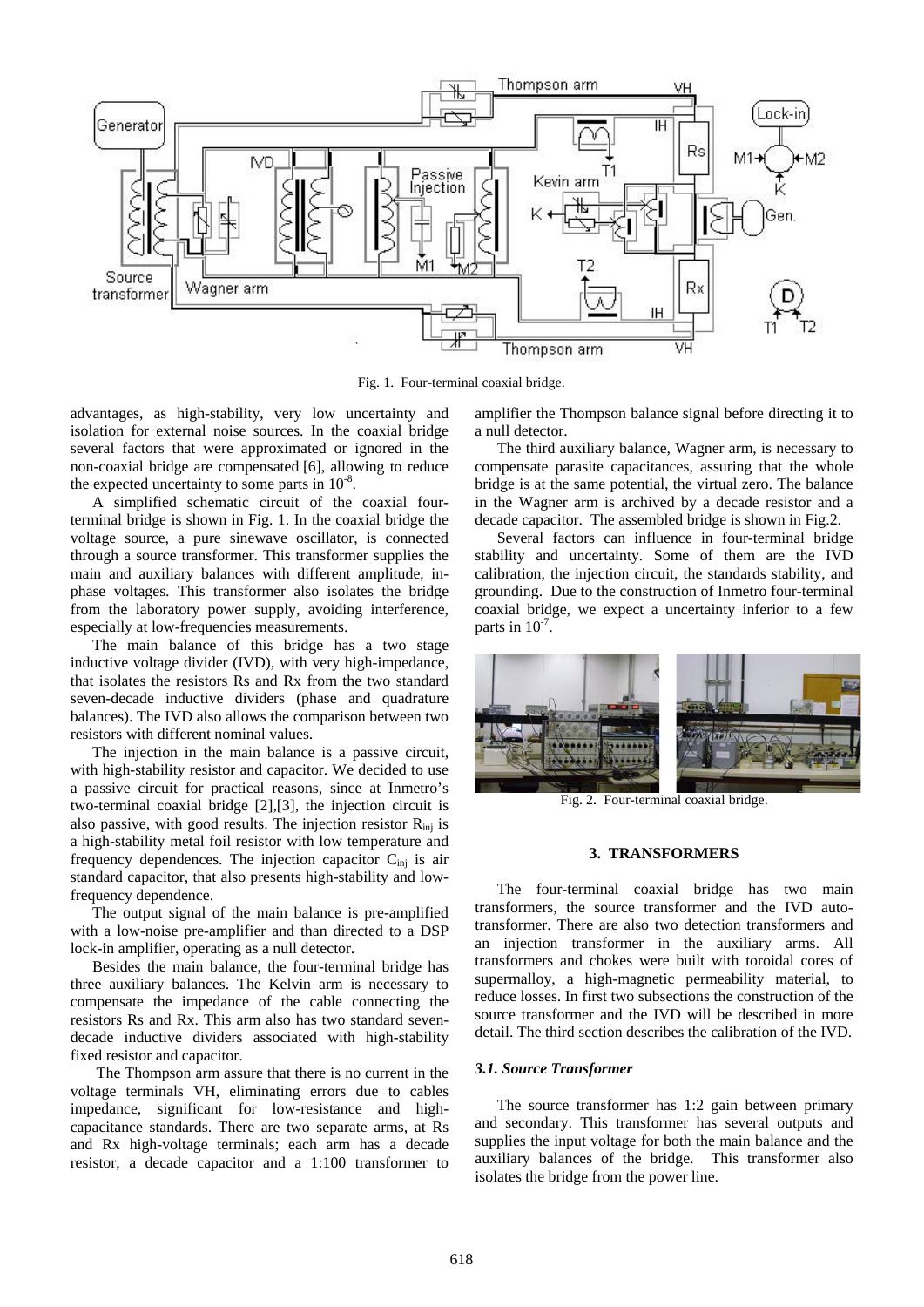The source transformer was built with a toroidal core of supermalloy and copper wire windings. The primary winding has 140 turns with bootlace technique. The secondary was constructed using a 14-wire rope with 20 windings, creating 14 identical sections. The main balance of the bridge use 10 of these sections, the remaining sections provide the input voltage to the Thompson and Kelvin balances. The Wagner arm is supplied with same voltage as the main arm of the bridge, as shown in Figure 1.

This transformer has cooper shields after both primary and secondary windings. It also has a cylindrical aluminum shield that works both as electrostatic shield and mechanical protection.

The source transformer is placed inside a mumetal box that works as an electromagnetic shield. The transformer has also a spring system to reduce mechanical vibrations, assuring its stability and independence of external factors.

#### *3.2. Inductive Voltage Divider Auto-transformer*

 The IVD is an auto-transformer in two stages. Due to the employed construction method, the IVD allows Rs and Rx to have different nominal values. The gain of this transformer can be calibrated with low-uncertainty, in the order of 10-8.

 The IVD has two supermalloy cores and copper wire winding. In the first stage, the winding, through only one core, uses bootlace technique. This winding is covered by a copper shield. Another core is then added to transformer. The second winding uses a rope with 12 wires. This kind of winding allows several gain relations, from 1 to 11. Due to it, impedances with different nominal value can be compared. The construction of the IVD auto-transformer is showed in Fig. 3. The use of a two-stage auto-transformer allows high impedance in the main arm that isolates both Rs and Rx from other parts of the bridge. This type of autotransformer is very stable with near constant gain.

 The IVD auto-transformer also has an aluminum cylindrical shield that works both as electrostatic shield and mechanical protection, a mumetal electromagnetic shield, and a spring system to reduce mechanical vibrations that can cause variations in the auto-transformer gain.



Fig. 3: Inductive Voltage Divider Auto-transformer.

#### *3.3. IVD Calibration*

 It is necessary to calculate the gain of the IVD when Rs and Rx have different nominal values. Due the construction method employed with the IVD, its gain can estimated, considering only the number of turns, with an uncertainty of parts in  $10^{-6}$ . Since this value is still too high for our applications, it will be necessary to calibrate the IVD.

 Initially we intend to calibrate the IVD by comparison with standards capacitors [1]. This calibration will be performed using silica standard capacitors and a twoterminal coaxial bridge [2], with uncertainty of a few parts in  $10^{-7}$ . Later a system to calibrate the gain of autotransformers using a calibration transformer will be developed in our laboratory. For this system the uncertainty should be of parts in  $10^{-8}$ .

## **4. GROUNDING SCHEME**

The four-terminal bridge is shielded against external electromagnetic fields due to its coaxial design. This is reached with the use of chokes in some chosen cables of the bridge [1],[3]. Each choke is passive current equalizer constructed by threading the coaxial cable through a highpermeability core, with inductance in the order of 40 mH.

In order to maximize the effectiveness of the current equalizers, it is necessary to analyze the ground network of the bridge and define the correct number of chokes and their best location. Every node should be connected to a central ground point with just one path without a current equalizer, to avoid grounding loops. This central point is then connected to earth ground. About 14 chokes, constructed with a mumetal core, are used to in the four-terminal coaxial bridge.

# **5. RESISTANCE STANDARDS AND PRELIMINARY MEASUREMENTS**

Resistors have different behavior for continuous and alternating currents. The reason for this is that resistors almost always have parasite reactances that cause frequency dependence. Besides that, low-value resistance and highvalue capacitance standards are built with four terminals to eliminate the cable influence in measurements.

Our resistance standards are four-terminal, constructed with high-stability foil resistors. To reduce temperature dependence our original standards are in an oil bath [8], which can cause an increase of frequency dependence [7].

Considering the high frequency dependence of oil standards and low temperature dependence of foil resistors, we have constructed new resistance standards in air.

## **6. CONCLUSION**

The Capacitance and Inductance Laboratory at Inmetro is developing a four-terminal coaxial bridge. This bridge is expected to present uncertainty in order of  $10^{-8}$ . This lowuncertainty can be expected due to this bridge construction method, where the main error sources are verified and corrected. This bridge is a fundamental part of the traceability chain of the capacitance unit to the quantum Hall effect. It will also be the main calibration system for AC resistance and high-value capacitance standards at Inmetro.

 In the last two years, all the transformers used in the bridge have been constructed and the necessary equipment acquired. The bridge is already assembled, and some preliminary measurements are been made. In a later